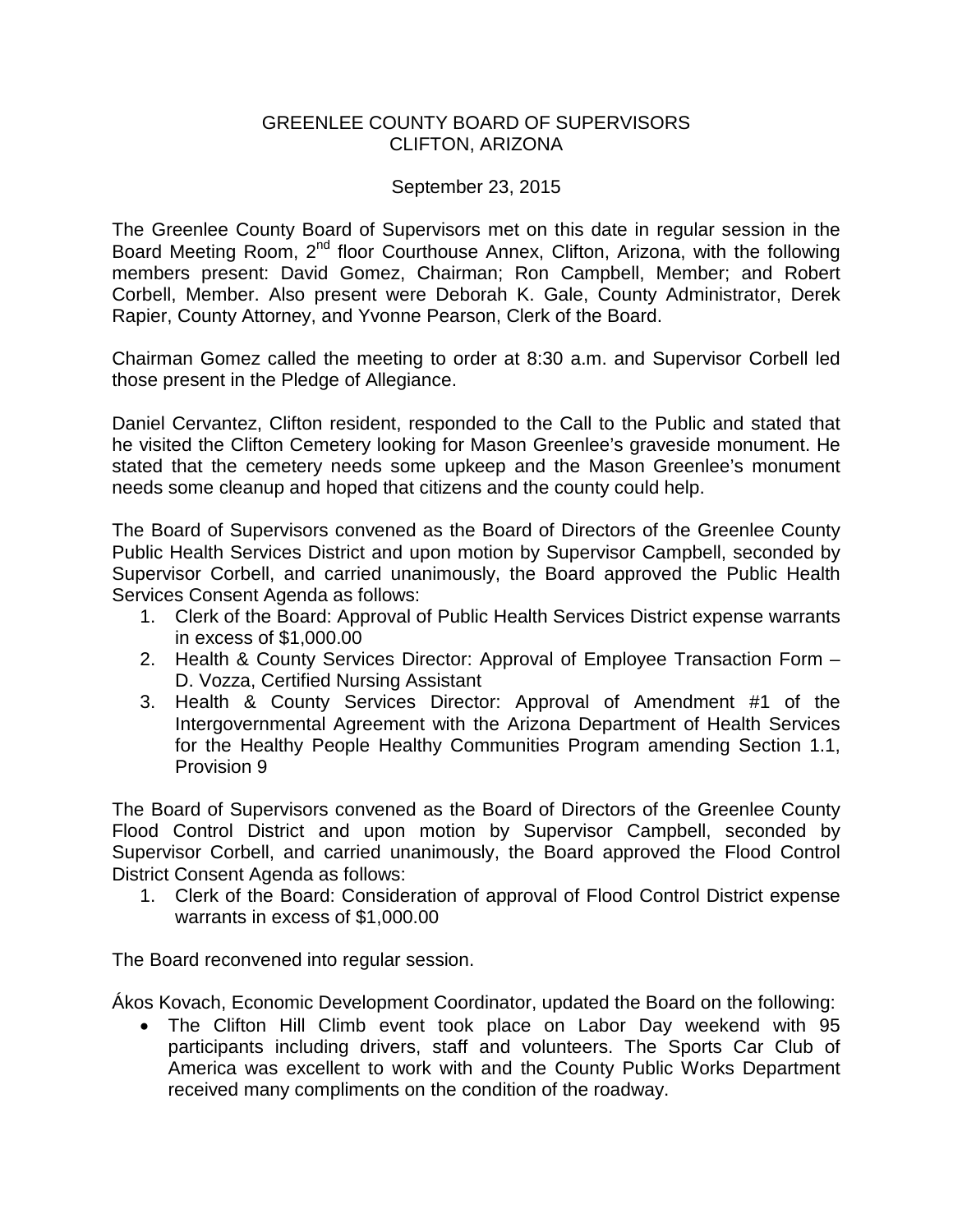• The 2015 Greenlee County Fair ran smoothly with successful Jr. Rodeo, Pro Rodeo and Mud Drag events. He offered congratulations to Lendsey Basteen, Public Works and Board of Supervisors staff for the success of the Fair.

The Board members each stated that they have received positive feedback and comments regarding the Clifton Hill Climb and all expressed appreciation to county employees for the successful Fair.

Ms. Gale presented the Greenlee County Social Media Policy to the Board for approval. She explained that the policy was reviewed and discussed at a previous work session. Upon motion by Supervisor Corbell, seconded by Supervisor Campbell, and carried unanimously, the Board approved the Social Media Policy as presented.

Ms. Gale presented the Greenlee County Use of County Seal Policy to the Board for approval. The Policy was reviewed and discussed at a previous work session. Upon motion by Supervisor Campbell, seconded by Supervisor Corbell, and carried unanimously, the Board approved the Greenlee County guidelines and Application for Use of Greenlee County Seal and included authorizing the Clerk of the Board of Supervisors to approve or reject applications.

Supervisor Corbell requested approval of Resolution 15-09-02 to support Mohave County in litigation against Arizona Department of Water Resources and Freeport McMoRan including permission to retain outside counsel for preparation of an amicus curiae brief. He stated that the resolution is to authorize the late filing of an amicus curiae brief from Greenlee County. Supervisor Campbell questioned how adoption of this resolution would benefit Greenlee County with Supervisor Corbell stating that this is not about the merits of the case but about the standing of counties to be at the table regarding natural resource issues. Chairman Gomez questioned the fact that this issue has been going on for some time with the filing deadline two days ago and asked why this was just now being brought forward and if the amicus brief was already prepared and ready to be filed. He also stated that the County Supervisors Association as a whole recently voted not to support this. Supervisor Corbell stated that he just received information day before yesterday and believes that filing the amicus brief could help all counties going forward. Mr. Rapier stated that this issue is part of a larger water rights issue. He stated that it would take at least three days to prepare a brief and that the chance that the court would accept it late is slim. He stated that the Board does not have the authority to go out and hire counsel, only for very specific circumstances which do not apply in this situation. The rule to file an amicus brief requires certification that the Mohave County brief has been read and Mr. Rapier has not been able to get a copy yet and Supervisor Corbell confirmed that he has not read the brief either. Mr. Rapier recommended not adopting the resolution and expressed concerns with content and timing. Supervisor Corbell moved to adopt Resolution 15-09-02 to support Mohave County in litigation against Arizona Department of Water Resources and Freeport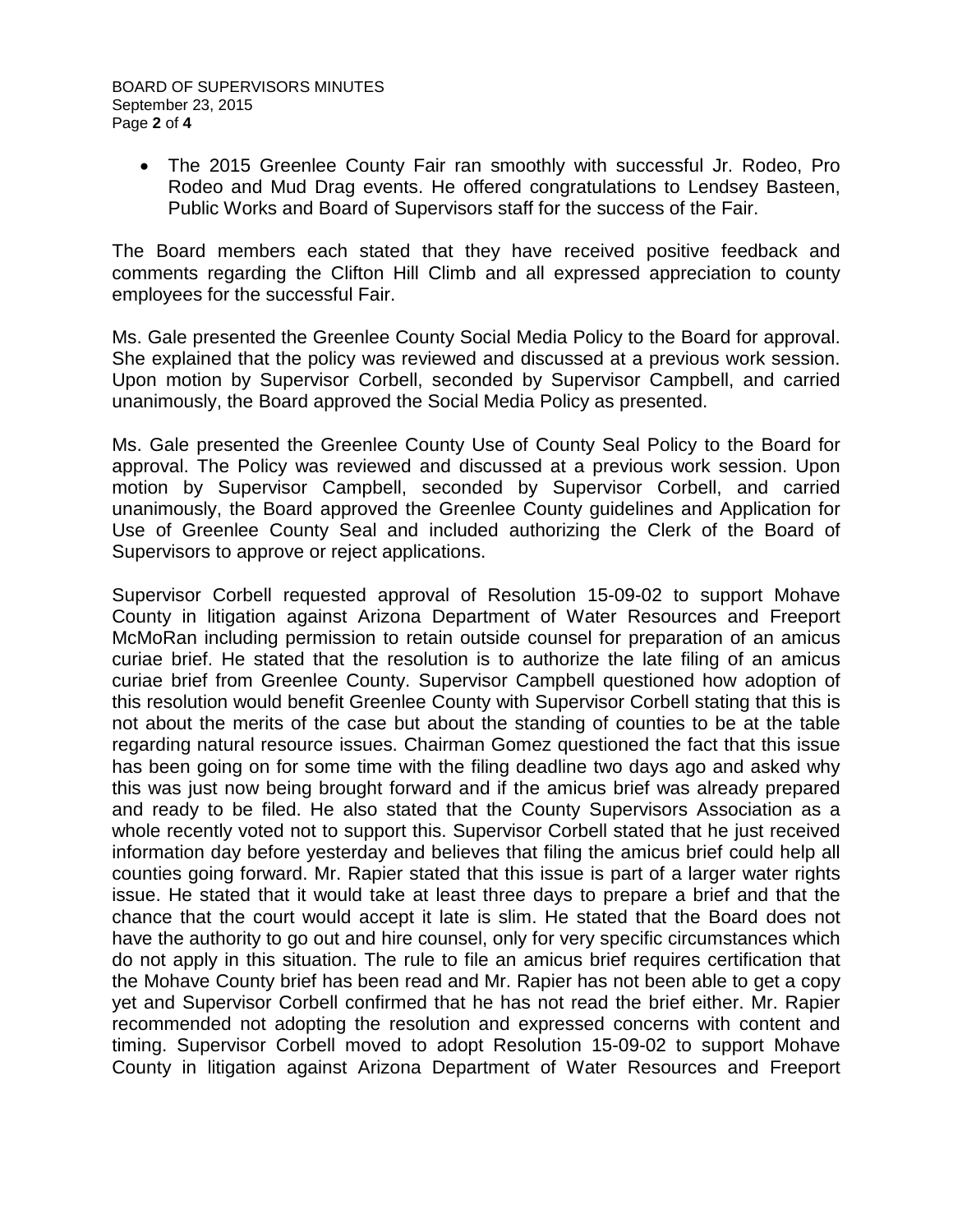BOARD OF SUPERVISORS MINUTES September 23, 2015 Page **3** of **4**

McMoRan including permission to retain outside counsel for preparation of an amicus curiae brief. The motion died for lack of a second.

Ms. Gale reported the following:

• She reviewed the 24 legislative proposals that have been submitted by different counties to the County Supervisors Association (CSA). She stated that the County Managers Association has been reviewing each proposal and will be ready for the CSA Legislative Summit in October where the Association will determine which proposals will be supported by CSA.

Ms. Pearson requested that item D - Consideration of adoption of Resolution 15-09-01 – authorizing signers on the County Warrant account with National Bank of Arizona, be removed from the Consent Agenda. Upon motion by Supervisor Campbell, seconded by Supervisor Corbell, and carried unanimously the Board removed item D as requested and approved the remaining Consent Agenda as follows:

- A. Clerk of the Board: Approval of expense warrants in excess of \$1,000.00 Vouchers: 1020; 1021;1023; 1025; 1027; 1028; 1029; 1030; 1031
- B. Chief Finance Officer: Approval of General Fund loans in the amount of \$179,953.92 to be reimbursed upon receipt of funds: Fund 146 - \$1,489.73; Fund 159 - \$52.39; Fund 195 - \$677.71; Fund 219 - \$27,200.88; Fund 223 –  $$13,100.94$ ; Fund 243 - 16,042.51; Fund 601 - \$65,8014.47; Fund 800 -55,618.29
- C. County Administrator: Approval of Employee Transaction Form; A. Kovach, Economic Development Coordinator, retroactive to July 1, 2015
- E. County Engineer: Approval of the Grant Offer for Airport Improvement Program (AIP) Project #3-04-0009-013-2015 in the amount of \$494,180.00 requiring matching funds in the amount of \$22,090 to be paid with Airport Improvement funds
- F. Emergency Management Coordinator: Approval of Amendment #5 of the Automated Weather Observing System (AWOS) Inspection, Verification, and Maintenance Services Agreement amending the rates for scheduled work
- G. County Sheriff: Approval of the fiscal year 2016 Governor's Office of Highway Safety Selective Traffic Enforcement Program (STEP) Overtime and One Lidar Grant in the amount of \$18,653.00 requiring no matching funds
- H. County Sheriff: Approval to purchase 44 guns from ProForce Law Enforcement (AZ State Procurement Contract) in an amount not to exceed \$19,529.26 with budgeted General Funds

The Board convened into Work Session for a presentation by the El Moro Foundation regarding the 2016 El Moro de Cumpas Trials to include horse racing in Greenlee County. Dr. JoAnn de Filippo, Executive Director of the El Moro Foundation & President of the Southern Arizona Horse Racing Association, introduced Mr. Gabriel Ramirez, Vice President of the El Moro Foundation, and Sharon Denham, President of the